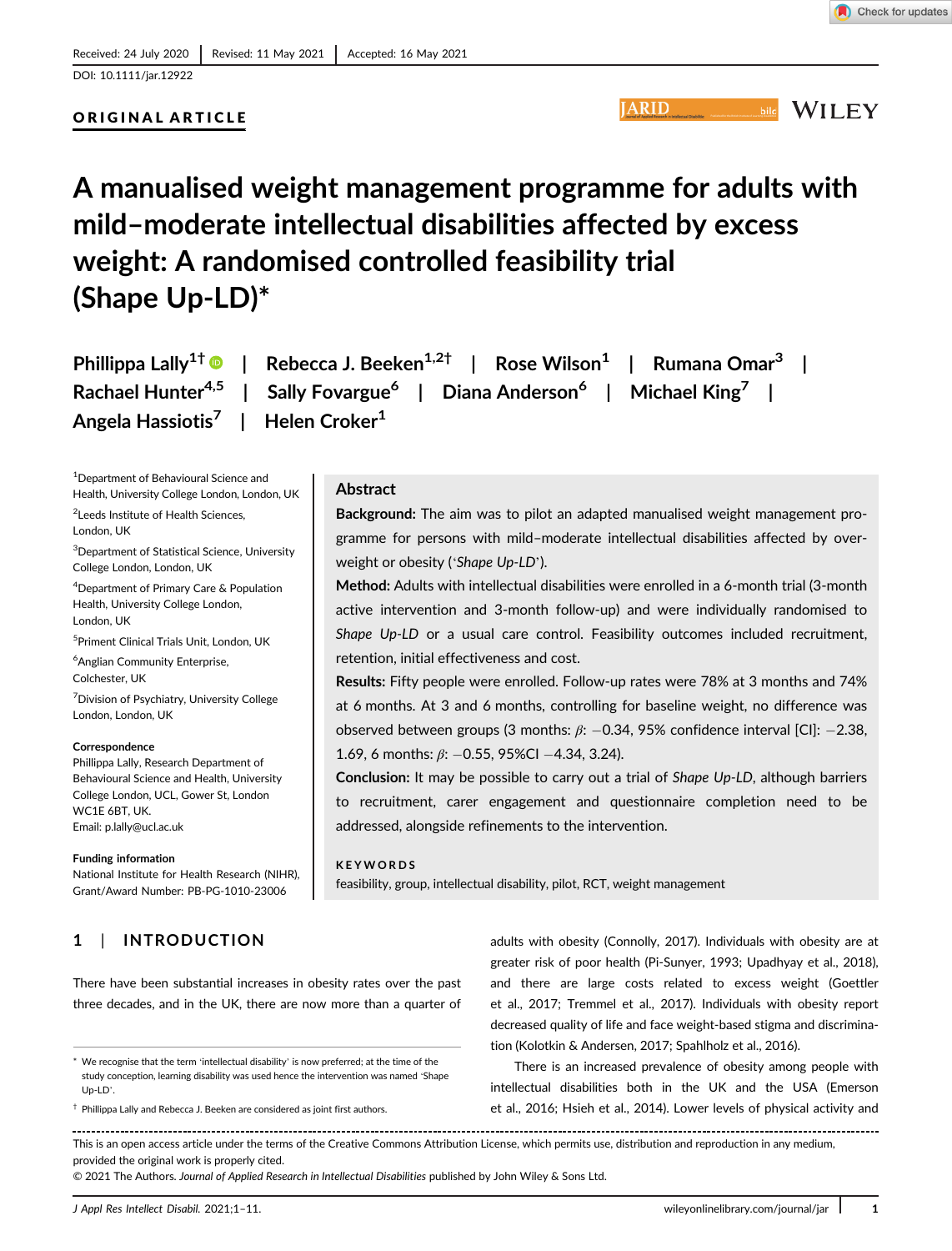2 WILEY JARID bild bild **CALLY ET AL.** 

poorer diets are thought to contribute to increased risk of excess weight in this group (Hsieh et al., 2014; McGuire et al., 2007). However, there are no existing weight management services specifically for people with intellectual disabilities, and the National Institute for Health and Care Excellence (NICE) has recognised there are difficulties in accessing the information and support available to the general population (NICE, 2014a).

There is a need to tailor weight management interventions for adults with intellectual disabilities to take into account difficulties with communication and lower levels of health literacy (Cooper et al., 2004). Many people with intellectual disabilities need support to help them with their daily lives and often make decisions collaboratively with support staff or family carers. It is crucial to involve these carers in any intervention intended to help adults with intellectual disabilities to make healthier choices (Hamilton et al., 2007; Spanos, Hankey, et al., 2013). In light of this, Public Health England have developed a Health Charter to encourage organisations providing social care to sign up to working to improve the health and wellbeing of those with intellectual disabilities (PHE, 2017).

There have been a small number of studies of weight management programmes for adults with intellectual disabilities (King et al., 2014; Spanos, Melville, & Hankey, 2013). A systematic review of weight management interventions in adults with intellectual disabilities, covering studies published between 1982 and 2011 (Spanos, Melville, & Hankey, 2013), identified 22 studies, 12 of which were non-randomised or uncontrolled. Several reported that carers were involved but the detail was poorly described. Most interventions were group rather than individual although there was insufficient evidence that one approach had superior outcomes. Surprisingly, only some studies discussed the importance of tailoring the intervention to the abilities of participants.

A more recent review explored the content of lifestyle interventions for individuals with intellectual disabilities more systematically, coding behaviour change techniques according to the Coventry, Aberdeen and London – Refined taxonomy (Michie et al., 2011; Willems et al., 2017). They found that most interventions included behaviour change techniques, but the choice of technique was rarely theorydriven and there was typically no underpinning theoretical framework. This is contrary to guidelines for intervention design and evaluation, which recommend a systematic approach to designing interventions that considers theory and evidence (MRC, 2006; O'Cathain et al., 2019). They also suggested that techniques may need simplifying to meet the specific needs of this group.

A cluster randomised pilot trial indicated a trend for greater weight loss from a multicomponent programme comprising behaviour change techniques and an energy deficit based on estimated requirements, operationalised by providing guidelines on number of portions of each food group, compared to a standard health education programme (Harris et al., 2017). Of note, sessions were carried out in the home setting and carers were invited to attend. Another randomised controlled trial (RCT) compared two dietary approaches (conventional diet versus enhanced stoplight diet, which comprised traffic light classification of foods based on energy content plus portion recommendations) within a multicomponent programme based on Social Cognitive Theory (Ptomey et al., 2018). Both produced clinically meaningful weight

losses (defined as between 3% and 5% of initial body weight (NICE, 2014b)), although this was significantly greater with the stoplight diet. These studies suggest it is possible to provide weight management programmes, tailored to the needs of adults with intellectual disabilities, which can produce significant weight losses and are at least as effective as those currently available to the general population.

Recent work in the UK has focused on adapting a mainstream weight management programme (Slimming World) to make it accessible to those with intellectual disabilities alongside participants from the general population (Croot et al., 2018). The adaptations involved simplifying the study content and producing easy read materials for participants. A non-randomised pilot study found that of the nine participants enrolled to attend Slimming World for 8 weeks, six remained in the study, and all lost weight (between 1.4 and 6.6 kg). This work shows promise; however, the researchers found that a number of potential participants were not comfortable participating in groups with members from the general population, and it is therefore important to examine the impact of groups for only participants with intellectual disabilities.

We adapted 'Shape-Up: A lifestyle programme to manage your weight' for people with intellectual disabilities (Shape Up-LD). The original Shape Up (Chadwick & Miller, 2006; Wardle et al., 2001, 2006) is a theory-based manualised group-based weight management service for the general population, that is in line with NICE guidance on lifestyle weight management services (NICE, 2014b) and individual approaches in behaviour change (NICE, 2007). The Shape-Up programme is based upon Social Cognitive Theory and Control Theory and uses principles from cognitive behavioural therapy. It has been delivered under the Tier 2 NHS weight management services (Department of Health, 2013), including two London boroughs as part of the local joint strategic needs assessment. The aim of the current study was to determine the feasibility of designing a large-scale RCT that would answer the following question: Is Shape Up-LD more effective than usual care in helping service users with mild–moderate intellectual disabilities, affected by overweight or obesity, reduce body weight?

# 2 | METHODS

#### 2.1 | Design

The trial was a multi-centre (three sites), parallel, two-arm, individually randomised (1:1 allocation ratio), controlled feasibility trial in adults with mild–moderate intellectual disabilities with overweight or obesity in London (Beeken et al., 2013). We took an intention to treat approach so that once participants were randomised to a treatment arm, they are analysed in this arm whether they chose to participate in the intervention or not.

#### 2.1.1 | Trial Registration

The trial was registered with the International Standard Randomised Controlled Trial Registry (ISRCTN39605930).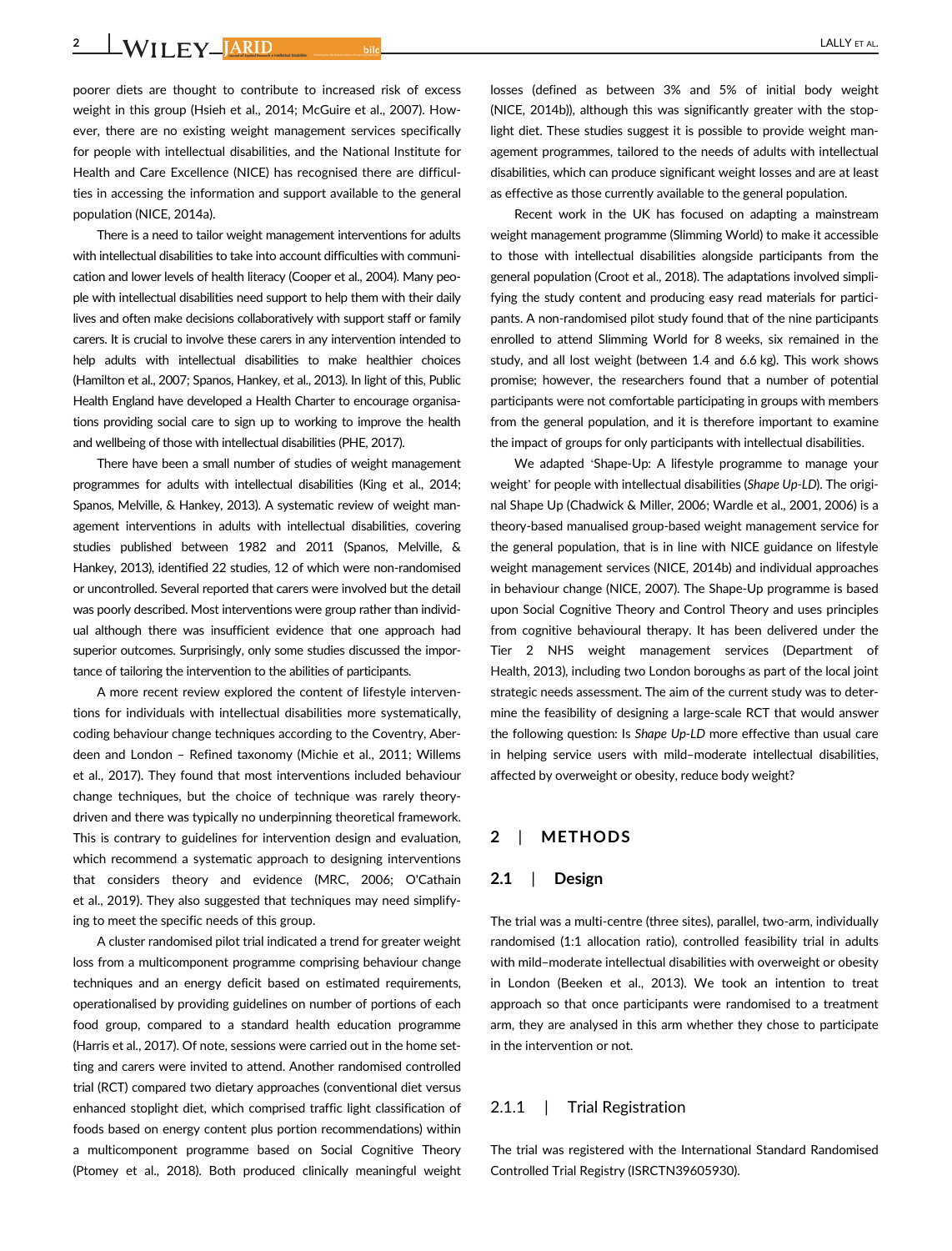# 2.2 | Participants

Adults with mild–moderate intellectual disabilities with overweight or obesity (body mass index [BMI] ≥25 kg/m<sup>2</sup>) were recruited from three intellectual disability services in inner London between October 2012 and January 2014. Participants could self-refer or be referred by staff members, family or carers.

We restricted the study to adults (age ≥18 years) living in the community. Level of intellectual disability was assessed by a scoring system from the 'Ability & Development' scale (Melville et al., 2008), and participants were eligible if their score reflected an intellectual disability in the mild to moderate range. If potential participants were receiving regular care, then the presence of a carer (paid or informal), who was willing to participate in the intervention was required. We excluded anyone who had (i) acute mental illness, requiring hospitalisation, (ii) a history of substance misuse or (iii) a confirmed diagnosis of Prader–Willi syndrome.

Potentially eligible service users were provided with an information sheet and asked by their health and social care professionals if they were interested in being contacted by the researchers. Where required, carers were also provided with an information sheet. Interested service users and their carers (if required) then attended an appointment at which eligibility was confirmed. We obtained informed consent from all eligible service users and carers to participate in the study.

#### 2.3 | Randomisation

Telephone-based randomisation was used to randomise at the level of the patient, ensuring allocation concealment. Randomisation took place after the participant had provided informed consent and baseline data, at which point the researcher carrying out the assessment telephoned the trial manager to confirm group allocation. RO (statistician) generated the randomisation list using random permuted blocks of size 2–4 to ensure equal numbers in the intervention and control arms. When enough participants were randomised to the intervention, a group started the Shape Up-LD sessions. Those randomised to usual care initially had the pro forma discussion with the researcher immediately after randomisation (within the same appointment). However, due to participants finding this difficult, this was amended, and participants were asked to return for a second appointment to have this discussion.

#### 2.4 | Interventions

# 2.4.1 | Shape Up-LD

Shape Up-LD is a manualised healthy lifestyle programme that helps adults with intellectual disabilities to learn new behaviours to manage their weight. Participants were assigned to groups of 4–6. These groups met once a week for 3 months. Sessions lasted for 120 min and were delivered by two members of staff (either from the intellectual disability services or University College London), at least one of whom had previous experience working with people with intellectual disabilities. Sessions, included four introductory sessions to establish a rapport, provide a foundation for the course and focused on basic healthy eating messages. The following eight sessions taught strategies for improving healthy eating and physical activity. Behaviour change techniques used included self-monitoring with the use of food and physical activity diaries, relapse prevention and goal setting. The key messages from each session were emphasised through illustrations and games. The use of simple spoken and written communication based on the recommendations of the Royal College of Nursing<sup>1</sup> (Royal College of Nursing, 2020) was encouraged throughout. Participants discussed their food diaries during the sessions and facilitators provided encouragement and suggestions where appropriate, but they were not formally reviewed and it was up to the participants what information they shared. The sessions were run in rooms within the intellectual disability services. Participants arranged their own transport to attend the sessions.

#### Training for staff delivering the intervention

Weight concern, who developed Shape Up-LD, trained the staff delivering the programme. The training consisted of 1-day Shape Up-LD specific training and a half-day observing the programme being delivered.

#### Carer involvement

Carers were encouraged to attend Shape Up-LD sessions with participants and were invited to attend an information/training session to introduce Shape Up-LD and explore how behaviour change could be supported. This was initially planned to be half-day but on discussion with carers and staff at the intellectual disability services it became clear that it was unlikely carers would be able to find the time for this. We, therefore, reduced the session to an hour.

#### 2.4.2 | Usual care

Participants randomised to 'usual care' had a short (approximately 30 min) discussion with the researcher that followed a simple pro forma covering healthy eating choices and increasing physical activity. Participants were provided with a leaflet and a DVD developed by the intellectual disability services involved in the study. Although usual care varies between different services, this was intended to reflect what most participants would receive as the best practice of standard care.

### 2.5 | Outcome measures

## 2.5.1 | Demographics

Demographic data (gender, date of birth, ethnicity and marital status) were collected at baseline. We had initially planned to collect

<sup>&</sup>lt;sup>1</sup>The documents referenced during the design of the intervention are no longer available. The document listed in the references of this paper is an updated version.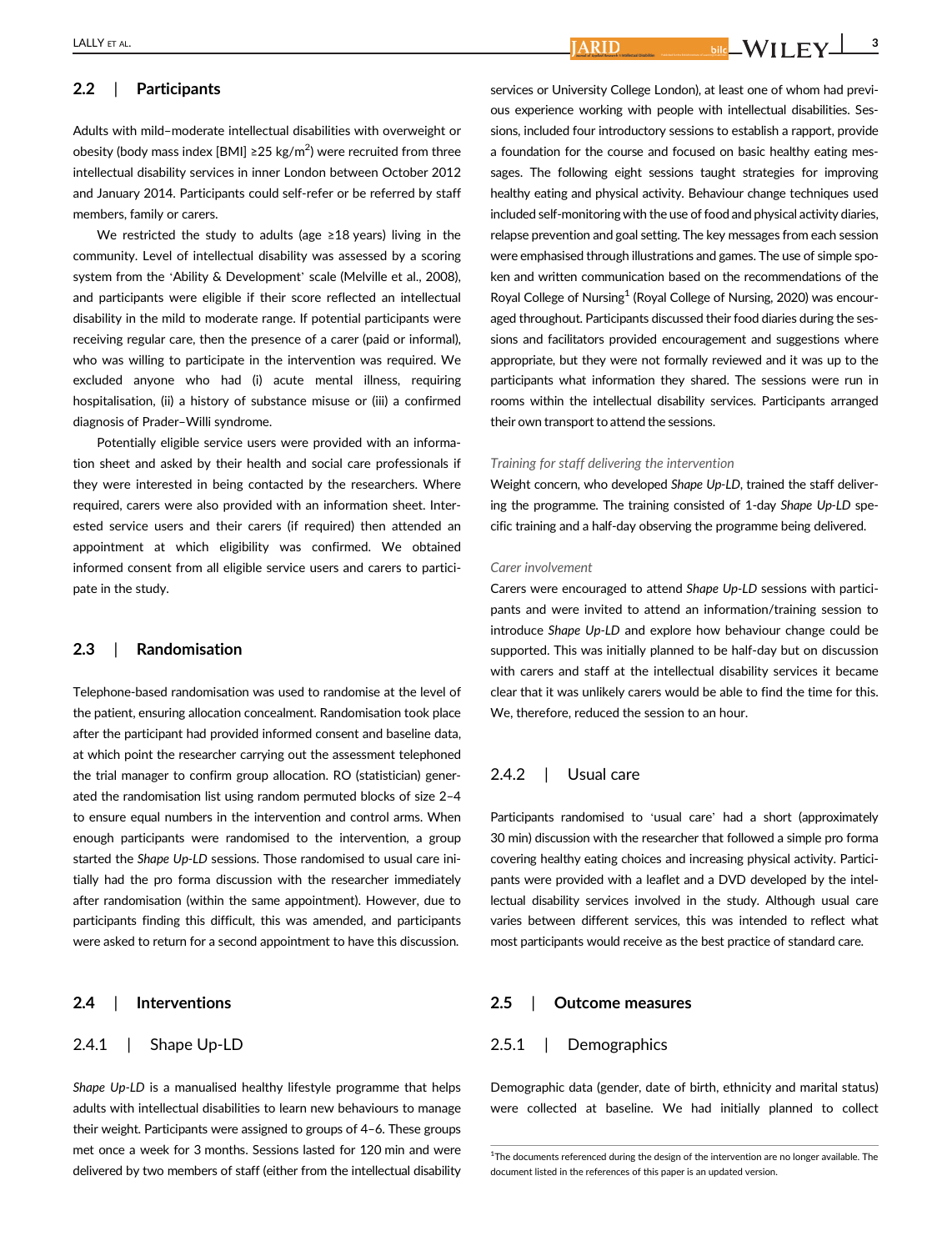4 WILEY JARID bild bild **CALLY ET AL.** 

educational qualifications and postcode but instead collected living circumstances (family/independent/support living) and employment as these were considered to be more useful for characterising our population.

# 2.5.2 | Feasibility outcomes

We recorded recruitment numbers and loss to follow-up. We had planned to record the numbers of eligible participants to calculate recruitment rate, but neither BMI nor level of intellectual disability was routinely recorded. We recorded participant compliance rates (number of sessions attended) and assessed facilitator fidelity to the manual (recordings of the sessions were scored against a list of planned topics). We completed the measures listed below and researchers kept notes on their perceptions of how acceptable these measures were to participants.

The cost of delivering Shape-Up-LD to the service users was estimated based on the cost of running six Shape-Up groups (25 participants with 4–5 participants per group). The associated costs considered were as follows: training staff within an learning disability service to deliver the intervention (2 days training and support), the staff time required to deliver the intervention (based on a Band 5 staff member; £30 an hour in 2013 when the study was run (Personal Social Services Resource UnitCosts (Curtis, 2013)), room hire and resources (food models, photo cards, manuals and handouts).

# 2.5.3 | Anthropometric outcomes

Weight (kg), body fat % (assessed using a Tanita body composition analyser, which uses bioelectrical impedance) and waist circumference (cm) were measured at baseline, 3- and 6-month follow-ups.

# 2.5.4 | Psychological and behavioural outcomes

Participants completed the following measures:

- 1. Mental health was assessed using the Clinical Outcomes in Routine Evaluation for Learning Disabilities (CORE LD), which has been used extensively in clinical settings (Brooks & Davies, 2008).
- 2. Quality of life was measured by QoL for the person with learning disability, which has good internal consistency (Schalock & Keith, 1993). It contains 40 items and has four sub-scales: 'satisfaction', competence/productivity', 'empowerment/independence' and 'social belonging/community integration'. We also measured quality of life using the EQ-5D, a scale that had not at the time been validated in an intellectual disability population but which would be optimal for health economics analysis in a main trial for calculation of Quality Adjusted Life Years (EuroQoLGroup, 1990). At the 6-month assessment, we used the Youth version of this questionnaire (EQ-5D-Y) (EuroQol Research Foundation, 2020) following feedback from participants that this was easier to complete.
- 3. Self-esteem was measured using the Rosenberg Self-Esteem Scale for people with an intellectual disability (Dagnan & Sandhu, 1999).
- 4. Diet and activity behaviours were assessed using simple frequency items.
- 5. Attitudes to healthy behaviours were assessed using an adapted measure from the Change4Life Survey (Croker et al., 2012). This measure assesses the importance, ease and intentions participants have towards healthy eating behaviours, doing physical activity and limiting screen time.
- 6. The adapted Client Service Receipt Inventory (CSRI; Beecham & Knapp, 2001) for this study measured service use for the preceding 3 months.
- 7. Participants were also asked to bring shopping receipts to their appointments, which could potentially be used to assess changes in food purchasing.

#### 2.5.5 | Acceptability of measures

The questionnaire measures were completed by researchers who asked the participants the questions. This meant there was a high level of compliance and low levels of missing data. During the study, researchers felt that a number of questionnaires were not working well for participants and that the answers being recorded might not be a true reflection of the constructs the questionnaires are designed to measure. We, therefore, asked researchers to start recording on the questionnaire situations where there was any involvement of the researcher or the carer in helping the participant to choose an answer to the questions. There was a coding system for doing this (e.g., CA meant the carer answered for the participant). As this was introduced part-way through the study, we report this data for the 6-month assessment point when this was in place for all the assessments.

## 2.6 | Blinding

All measurements at 3 and 6 months were administered by a researcher blind to group allocation.

# 2.7 | Statistical analysis

Baseline data are described by randomised group with frequencies (%) for categorical variables and mean (SD) for continuous variables. As this is a feasibility study, the statistical analyses are only exploratory and we only report the anthropometric data. Other measures have been assessed for acceptability only.

As weight would be the primary outcome in a future RCT, multiple linear regressions were calculated to predict weight at 3 and 6 months with experimental group (usual care or intervention) and baseline weight as predictors. For body fat percentage and waist circumference, we simply report the mean difference at 3 and 6 months for the two groups.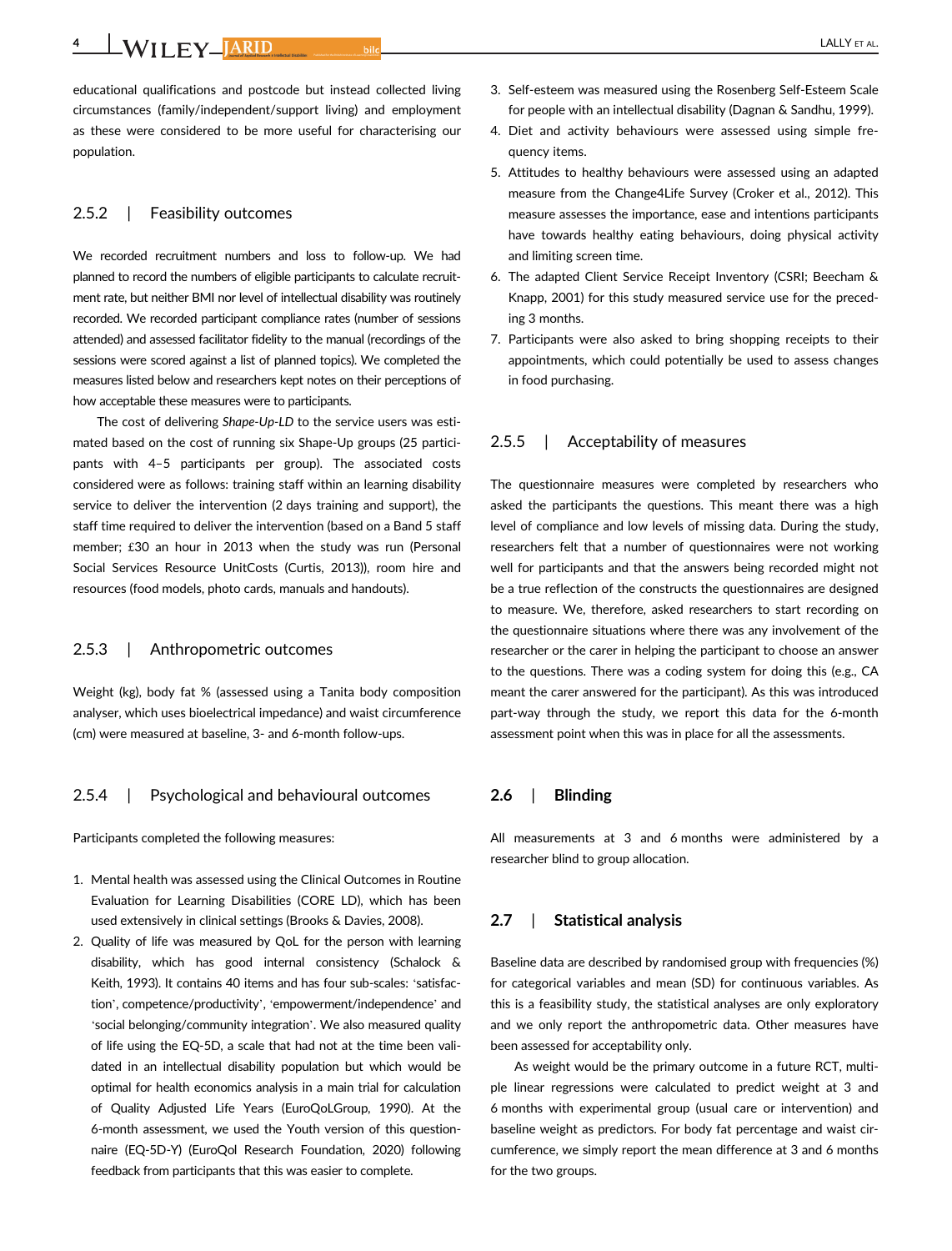$\overline{\text{A}\text{R}\text{I}\text{D}}$  , and  $\overline{\text{A}\text{R}\text{I}\text{D}}$  , and  $\overline{\text{A}\text{R}\text{I}\text{D}}$  , and  $\overline{\text{A}\text{R}\text{I}\text{D}}$  , and  $\overline{\text{A}\text{N}\text{I}\text{I}}$  ,  $\overline{\text{F}\text{V}}$  ,  $\overline{\text{A}\text{R}\text{I}\text{D}}$ 

Two variables were generated from the researchers' codes regarding the help participants required to provide answers to the questionnaire items. Researcher help includes situations where participants needed the researcher to explain any of the questions using different words, or to interpret their response onto the scale, or the researcher noted that they did not think that the participant understood the question. Carer support includes situations where the participant needed the carer to help them to choose an answer or where the carer provided the answer for them. These codes were used for each individual question for the shorter scales (CORE LD, EQ-5D-Y and Rosenberg Self-Esteem Scale) but at sub-scale level for the QoL for the person with learning disability. They were used to summarise across the diet and physical activity questions. We summarise the researcher's views of the Chage4life questions, because this was not used at 6 months due to researchers concerns, and for the CSRI, because this is a long and involved questionnaire with different types of questions so it is much harder to summarise the coding system. We

report the number of participants who had each type of code noted for any questions within a scale, and among those the average percentage of questions/sub-scales that this applied to. We also report these numbers for missing items in a scale. For the CSRI, we examined questions where we would expect the answers to remain stable over time; hours of carer support received (we consider a change of more than 6 h a week to be unlikely) and epilepsy, vision and hearing impairments (long-term conditions).

# 3 | RESULTS

## 3.1 | Recruitment

Figure 1 describes the flow of participants through the study. We aimed to recruit 60 participants over 12 months. We were able to

Lost to follow-up at 6 months (n=3) Couldn't contact them  $(n=1)$ • Did not attend appointments (n=2) • Did not want to attend appointment  $(n=2)$ NB: two of these participants self-reported their weight. Attended 6-month follow-up (n=20) Lost to follow-up at 6 months (n=8) • Couldn't contact them (n=2) • Did not want to attend appointments (n=6) Attended 6-month follow-up (n=17) Referred to the study (n=99) Assessed for eligibility (n=52) Excluded (n=49) Not interested (n= 14) Unable to contact (n=13) Did not attend baseline 3 times  $(n=3)$ Other reasons given for not participating (n=17\*) Randomised (n=50) Excluded (n=2) BMI too low (n=1) Severe LD (n=1) Allocated to the intervention ( $n=25$ )  $\vert$  Allocated to the control group ( $n=25$ ) Lost to follow-up at 3 months (n=5)  $\bullet$  Did not attend appointments (n=2) • Did not want to attend appointments  $(n=2)$ Participant broke his leg (n=1) NB: one of these participants self-reported their weight. Attended 3-month follow-up (n=20) Lost to follow-up at 3 months (n=6) Couldn't contact them  $(n=1)$ Did not want to attend appointments  $(n=5)$ Attended 3-month follow-up (n=19) Attended 0 sessions (n=1) Attended 2-4 sessions (n=3) Attended 5-7 sessions (n=3) Attended 8-10 sessions (n=4) Attended 11-12 sessions (n=14) Control materials delivered in person  $(n=19)$ Control materials posted (n=5) Control materials not provided (n=1)

FIGURE 1 Consort diagram \*Reasons potential participants gave for not participating were: personal problems (3), housebound due to weight (1), does not like group things (1), "too skinny to take part" (1), does not want to be a research guinea pig (2), too many other things going on (4), problem with wording of study material (1), can't find assessment building on own and carer has ID and would not be able to help (1), employer would not give them time off work (1), participant found eligibility assessment challenging and left (2)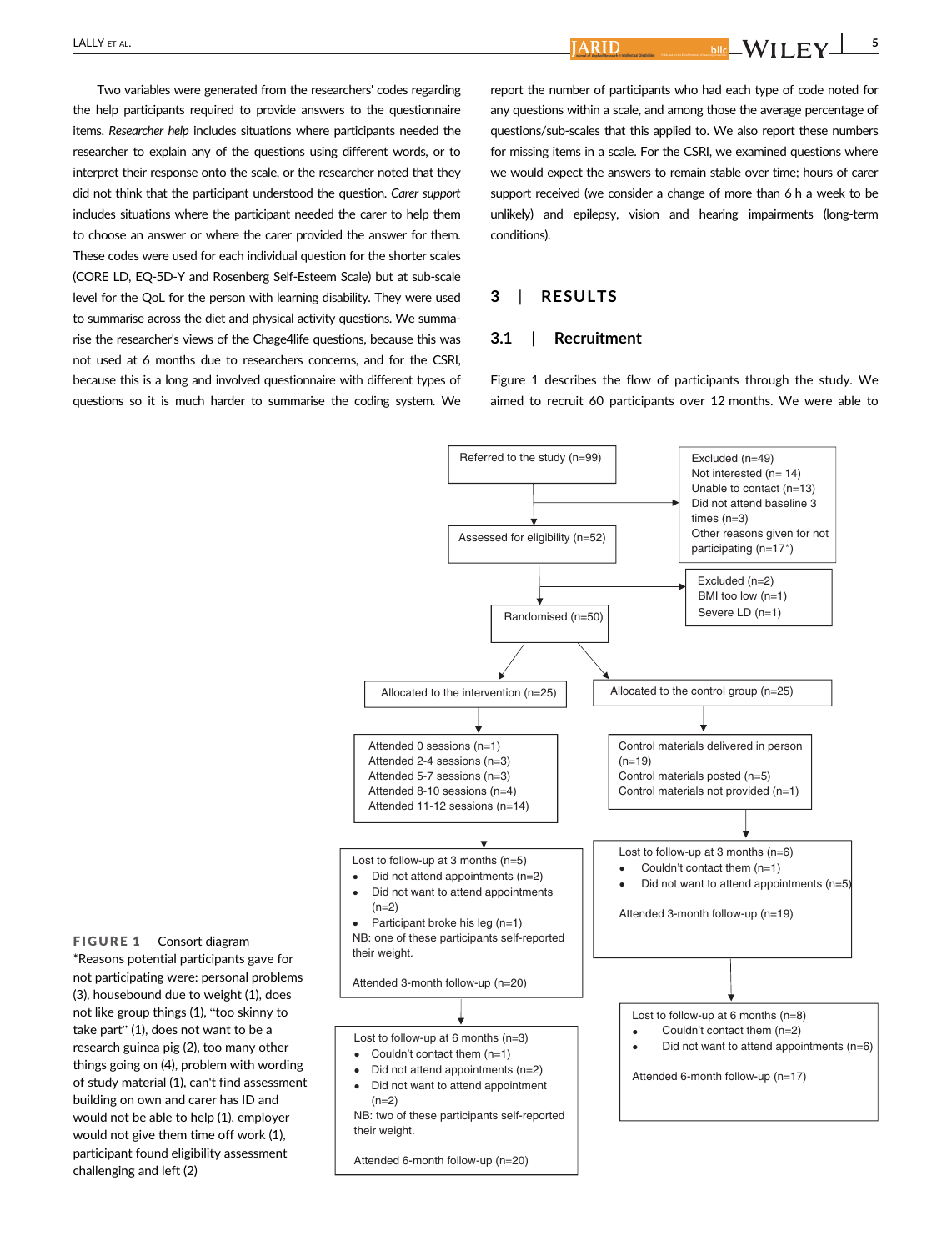6 **WILEY JARID** bild bild **CALLY ET AL.** 

recruit 50 participants over 15 months. The recruitment strategy was adapted over time to increase the recruitment rate. The study was advertised in the reception of intellectual disability services visible to potential participants, carers and health professionals. This resulted in a small number of referrals. We presented the study at staff meetings and asked professionals to refer those on their caseload affected by overweight or obesity. The majority of staff were willing to refer potential participants once they had spoken to them about the study. We made contact with local organisations that work with adults with intellectual disabilities and asked them to speak to their service users about the study and refer those interested, and presented directly to potential participants at these services. Lastly, we added a participant identification centre (PIC) (another intellectual disability service) and asked them to also refer eligible service users.

In total, 99 potential participants were referred to the study. Of those who did not participate, two did not meet the eligibility criteria, 13 did not respond to our attempts to contact them and 34 did not want to take part. Health professionals acted as gate keepers and chose whom to approach about the study, and did not inform the

study team of these details. Furthermore, it was not possible to calculate the number of potentially eligible participants who saw the study advertised or attended meetings promoting the study. We cannot therefore calculate a figure for uptake to the study, but 51% of those with a confirmed referral were randomised.

Table 1 describes the baseline demographics and anthropometrics of the study sample. The two arms appear similar, with the exception of living conditions; the intervention arm included a higher number of individuals living in supported living (14 versus 9); in contrast the control arm included more individuals living independently (9 versus 3).

## 3.2 | Loss to follow-up

Follow-up rates were 78% at 3 months and 74% at 6 months. Of those randomised to the intervention, 20 (80%) attended both the 3-month and the 6-month follow-up assessments. Follow-up rates for those randomised to the control group were slightly lower; 19 (76%) at 3 months and 17 (68%) at 6 months.

TABLE 1 Baseline characteristics<sup>a</sup>

|                                     | Control ( $N = 25$ ) |             | Intervention ( $N = 25$ ) |                |
|-------------------------------------|----------------------|-------------|---------------------------|----------------|
| Variable                            | n or mean            | % or (SD)   | n or mean                 | % or (SD)      |
| Socio demographics                  |                      |             |                           |                |
| Male                                | 12                   | 48          | 14                        | 56             |
| Age (years)                         | 41                   | (13)        | 40                        | (15)           |
| White                               | 20                   | 80          | 13                        | 52             |
| Married/live in partner             | 3                    | 12          | 4                         | 16             |
| Separated/divorced                  | $\overline{0}$       | $\mathbf 0$ | $\mathbf{1}$              | $\overline{4}$ |
| Single                              | 22                   | 88          | 20                        | 80             |
| Living with family carers           | $\overline{7}$       | 28          | 8                         | 32             |
| Living independently                | 9                    | 36          | 3                         | 12             |
| Living in supported living          | 9                    | 36          | 14                        | 56             |
| No employment/college/day centre    | 6                    | 24          | 3                         | 12             |
| Part-time employment <sup>a,b</sup> | 5                    | 26          | $\mathbf{1}$              | 5              |
| Full-time employment <sup>b</sup>   | $\Omega$             | $\mathbf 0$ | $\Omega$                  | $\Omega$       |
| Voluntary work <sup>b</sup>         | $\overline{7}$       | 37          | 11                        | 50             |
| Collegeb                            | 10                   | 53          | 10                        | 45             |
| Day centre <sup>b</sup>             | $\overline{7}$       | 37          | $\overline{7}$            | 32             |
| Anthropometrics                     |                      |             |                           |                |
| Weight (kg)                         | 95                   | (19)        | 100                       | (20)           |
| Height (m)                          | 1.61                 | (0.10)      | 1.65                      | (0.09)         |
| Body mass index ( $\text{kg/m}^2$ ) | 37                   | (8)         | 37                        | (8)            |
| Body fat (%)                        | 40                   | (10)        | 39                        | (8)            |
| Waist circumference (cm)            | 116                  | (13)        | 117                       | (15)           |
| Systolic blood pressure (mm/Hg)     | 121                  | (18)        | 120                       | (14)           |
| Diastolic blood pressure (mm/Hg)    | 75                   | (12)        | 77                        | (11)           |

<sup>a</sup> Among the Controls: three part-time workers also volunteered.

<sup>b</sup>For these variables  $N = 19$  in the control and  $N = 22$  in the intervention.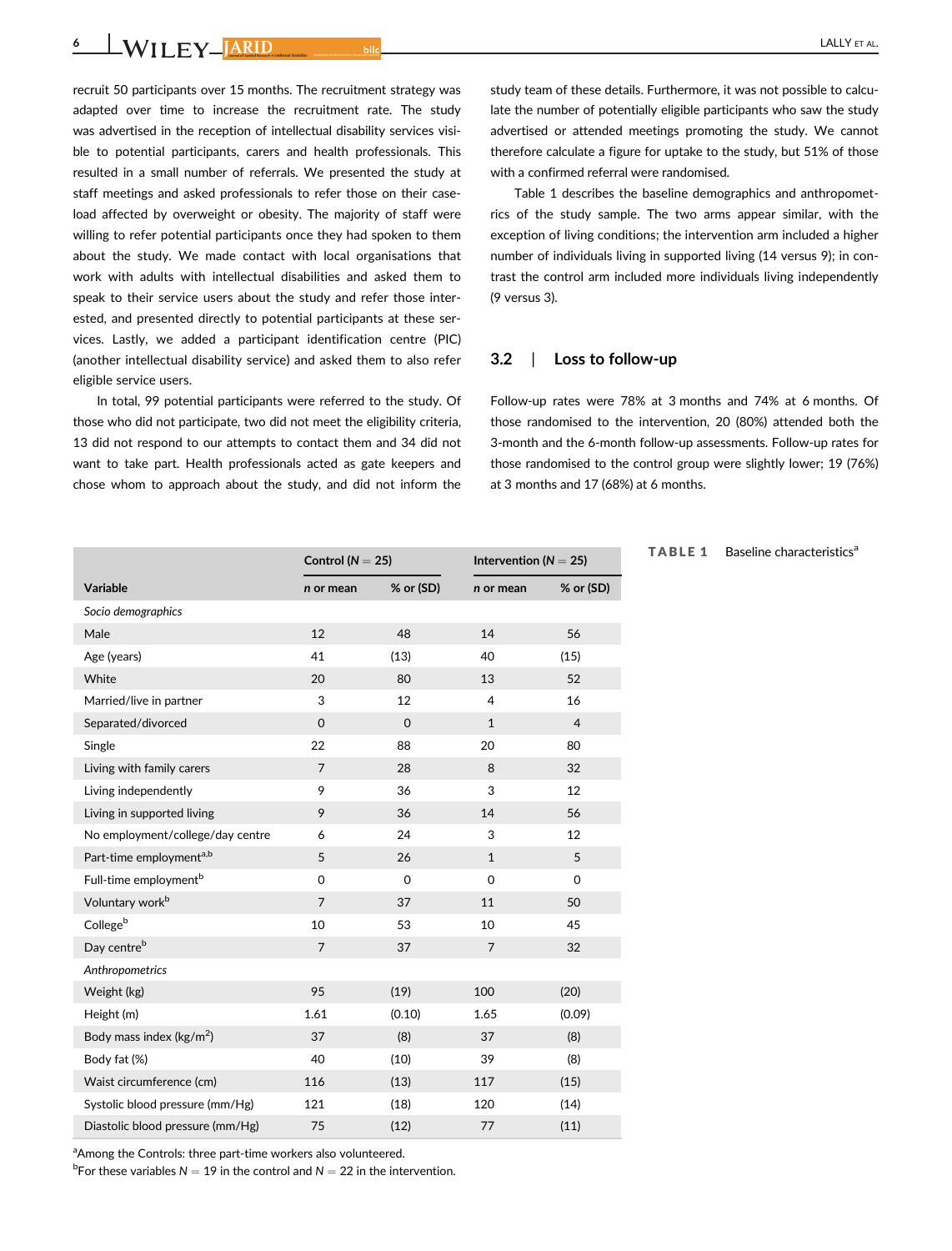# 3.3 | Intervention compliance

Seven Shape Up-LD groups were run within the trial. The mean time between randomisation and starting a group was 42 days (interquartile range (IQR): 29, 56). Sessions were audio-taped and a selection (one example of each session) were rated using a provider check list based on the components of the intervention. Facilitator fidelity to the manual was good (across the sessions assessed the mean percentage of planned content covered was 81% (SD 10)). Seventeen (68%) of the participants randomised to the intervention attended at least 10 of the 12 sessions (median 11, IQR 6.5–11). One participant did not attend any sessions.

Carer engagement with the programme was mixed. Almost 1/3 (30%) of participants attended without a carer at any of the sessions, and for 35% a carer attended only some of the sessions. Of those who had a carer attend every session 7/9 (78%) had the same carer every time. Of those who had a carer at some of the sessions 3/7 (40%) had the same carer on the occasions a carer attended. Ten carers attended the carers' sessions, but of these three did not attend any subsequent sessions.

## 3.4 | Acceptability of questionnaire measures

Overall participants seemed to find the CORE-LD and EQ-5D-Y easiest to understand, and QoL for the person with learning disability was very difficult for them. The Rosenberg Scale required additional explanation from the researcher (Table 2). Researchers did not make notes on individual questions relating to diet and activity but noted if participants required help for any of these questions. At 6 months, 20 of the 36 participants who answered this questionnaire required some help from their carer and 11 required help or further explanation from the researcher.

The Change4life questions often required the researchers to interpret participants' answers and were removed from the 6-month follow-up because of lack of researcher confidence in the measure.

The CSRI was time-consuming to complete. While most of the measures took less than 5 min, the CSRI took around 15 min. Participants found the CSRI challenging to complete, particularly information about the duration of appointments. Although the questions did not need explanation and participants often tried to respond independently, the researchers believed that the responses were unlikely to be accurate. When comparing answers from baseline to 3 months, 33% of participants reported a difference in the number of hours of care they receive a week of more than 6 h. When looking at epilepsy, and vision and hearing impairments across the three time-points, one participant said that they had epilepsy and later said they did not, three said they had vision problems and later did not and one said they had a hearing impairment and later did not. The information on medication use was also inconsistent over time. Carers were often unable to assist participants as the carers who attended often did not know the participant well enough to have this information.

Participants were asked to bring shopping receipts to their appointments. Of the 126 assessments carried out, on only 20 occasions did a participant bring a shopping receipt with them, suggesting this was not an acceptable/easy outcome for participants to provide.

## 3.5 | Anthropometric outcomes

The intended primary outcome for a subsequent trial was weight change. At 3 months, participants in the usual care group had gained weight (0.3 kg, SD 3.5), while the intervention group remained stable (a gain of 0.00 kg, SD 2.8). At 6 months, the usual care arm had gained more weight (0.5 kg from baseline, SD 5.1), and the intervention arm had continued to maintain their weight (a loss of 0.02 kg, SD 6.1). These differences were not significant in exploratory linear regressions adjusting for baseline weight (3 months:  $\beta$ : -0.34, 95% confidence interval  $|CI| = -2.38, 1.69, 6$  months:  $\beta$ : -0.55, 95%CI -4.34,

#### TABLE 2 Acceptability of questionnaires at 6-month assessments

| Questionnaire   |                                                                            | Core-LD (14 items) | EQ-5D-Y (six items) | Rosenberg<br>self-esteem scale | OoL for the<br>person with LD |
|-----------------|----------------------------------------------------------------------------|--------------------|---------------------|--------------------------------|-------------------------------|
| N               |                                                                            | 36                 | 37                  | 36                             | 35                            |
| <b>Missings</b> | N/% of participants who missed any<br>questions                            | 2/6%               | $\Omega$            | 2/6%                           | 17/49%                        |
|                 | Of those who missed any, the mean/median<br>% of questions they missed     | 10.7/10.7          | N/A                 | 16.7/16.7                      | 4.9/5.0                       |
| Researcher help | N/% of participants who had this noted for<br>any question                 | 13/36%             | 18/49%              | 26/72%                         | 32/91%                        |
|                 | Of those had this noted, the mean/median<br>% of questions this applied to | 17.6/14.3          | 41.7/16.7           | 67.9/83.3                      | 69.5/75.0                     |
| Carer support   | N/% of participants who had this noted for<br>any question                 | 9/25%              | 10/27%              | 7/19%                          | 17/49%                        |
|                 | Of those had this noted, the mean/median<br>% of questions this applied to | 24.6/7.1           | 35.0/33.3           | 35.7/16.7                      | 50.0/50.0                     |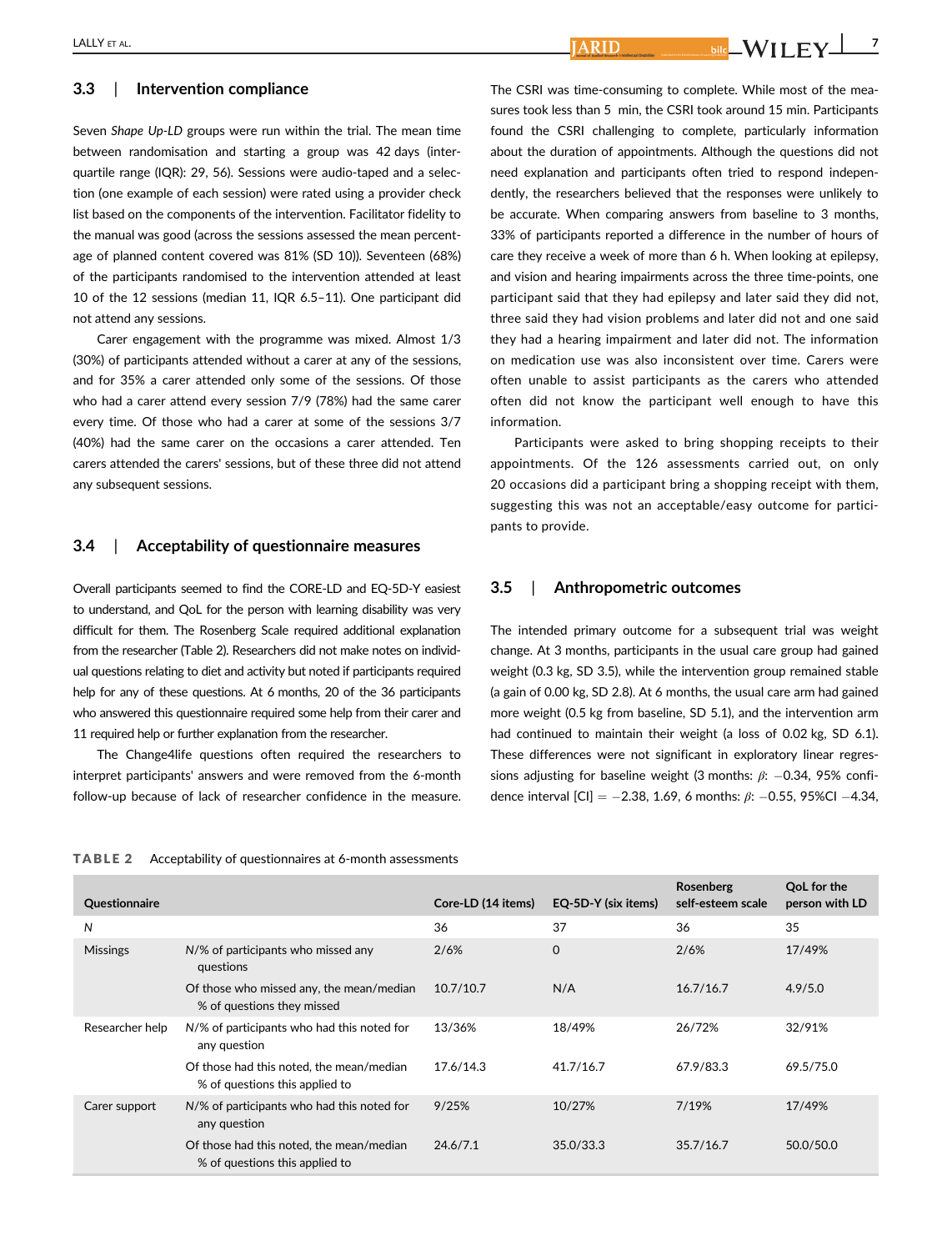8 WILEY JARID bild bild **Street ALLY ET AL.** 

 $3.24$ ).<sup>2</sup> Body fat measurements were obtained from 15/16 (intervention/control) participants at 3 months and 16/16 (intervention/control) participants at 6 months. At 3 months, the intervention group had reduced their body fat percentage by 0.2% (SD 2.5) and the control group had increased theirs by 0.7% (SD 3.4). At 6 months, the intervention group had reduced their body fat percentage for baseline by 0.4% (SD 3.2) and the control group maintained their increase (0.6% SD 2.7).

Researchers found it difficult to obtain accurate waist measurements as many participants found this uncomfortable. Although this data was collected on the majority of participants (19/17 intervention/control at 3 months and 18/16 intervention/control at 6 months), the data do not fit well with the weight and body fat results as it showed a reduction in waist circumference in the control group by 1.7 cm (SD 6.3) and 0.3 cm (SD 6.4), at 3 and 6 months, respectively, and an increase in the intervention group by 0.7 cm (SD 1.7) and 0.8 cm (SD 6.2), at 3 and 6 months, respectively.

## 3.6 | Intervention costs

The costs of delivering the intervention to 25 service users were estimated to be £14,960 (£2230 for staff training, £4680 for staff time, £7800 for room hire and £250 for resources) or £598.40 per service user.

# 4 | DISCUSSION

This is one of the first studies of an adapted theory-based weight management programme for adults with intellectual disabilities in the UK. As such, it has important implications for future research in this area given the epidemic of obesity and the inequity of access to interventions by people with chronic conditions and hard to reach groups. The main aim of the study was to determine the feasibility of designing a large-scale RCT that would answer the following question: Is Shape Up-LD more effective than usual care in helping service users with mild–moderate intellectual disabilities, affected by overweight or obesity, reduce body weight? Our findings suggest such a study is possible, but refinements are required to the outcome measures, trial design and intervention before proceeding.

With respect to the trial design, one of the main challenges encountered was the low number of participants identified and referred to the study by local professionals. A study in Glasgow recruited 50 participants to a weight management trial over 8 months (Harris et al., 2017), whereas in our study, this took 15 months (three extra months than the planned 12-month recruitment period) and an additional PIC. A potential reason for this difference may be that the Scottish study adopted a previously developed multi-point recruitment strategy (Foster et al., 2011), whereas in our study, the strategy

developed as the study progressed and multiple organisations were not involved from the beginning. An additional challenge was the lack of available data on eligible numbers of participants. Because data were not available, we were reliant on judgements made by staff. Perceptions of level of intellectual disability were variable and visual judgements of BMI are notoriously unreliable (Robinson et al., 2014). Based on previous estimates, at least 180 service users were potentially eligible within the two community services initially recruiting to the study (Beeken et al., 2013). Our figures suggest less than half of these were referred, consistent with difficulties in recruitment seen in other RCTs (Mulhall et al., 2018). It is our view that the participants could be recruited from primary care as well as secondary intellectual disability services as changes in health care mean that the incentivised health checks are more likely to identify those in need of such a programme. In this way, records could be checked and all eligible patients identified and invited to participate, removing reliance on the already busy staff in intellectual disability services to identify and invite potential participants.

Of those referred to our study, 50% chose to take part. Previous weight loss studies in this population have not reported uptake rates, but this is considerably higher than weight loss trials in the general population (Ahern et al., 2016; Beeken et al., 2016). Our sample consisted of roughly 50% men, which is also higher than is usually observed in weight loss trials within the general population (Ahern et al., 2016; Beeken et al., 2016; Pagoto et al., 2012) and in studies in adults with intellectual disabilities (Harris et al., 2017). Loss to followup rates in this trial were comparable or better than rates observed in weight loss trials in the general population, and within the intervention group, attendance at the sessions was high. These findings suggest that once participants are recruited, studies of this nature can proceed with low levels of attrition. Compliance from participants was good; unfortunately, this was not the case with carers.

It was a challenge to engage carers in this study, and for those participants without a consistent carer, it was difficult to ensure information was shared between carers. Those with consistent and engaged carers, appeared to benefit more from the intervention. This was particularly the case for those attending with family.

In their work adapting Slimming World, Croot et al. also identified the importance of carers to support participants and tried to encourage their engagement by sending a letter encouraging carers to attend groups and highlighting the important role they play in supporting weight loss. Despite this they found that carers did not always engage with the programme and the participants who continued with the programme were those who had carers to support them at the sessions. Some carers did not read the letter, others did not implement dietary changes because of providing meals to others not on the programme and some because they felt it was against the participant's autonomy. Carers often determine what food choices are available to adults with intellectual disabilities, and Croot et al. (2018) found that this was determined by their knowledge and skills and other pressures on their time and money. This has a significant impact on whether any intervention delivered to an adult with intellectual disabilities can make an impact on their diet. We attempted to engage carers with an introductory session

 $^{2}$ These analyses include self-reported follow-up data for one participant at 3 months and two at 6 months.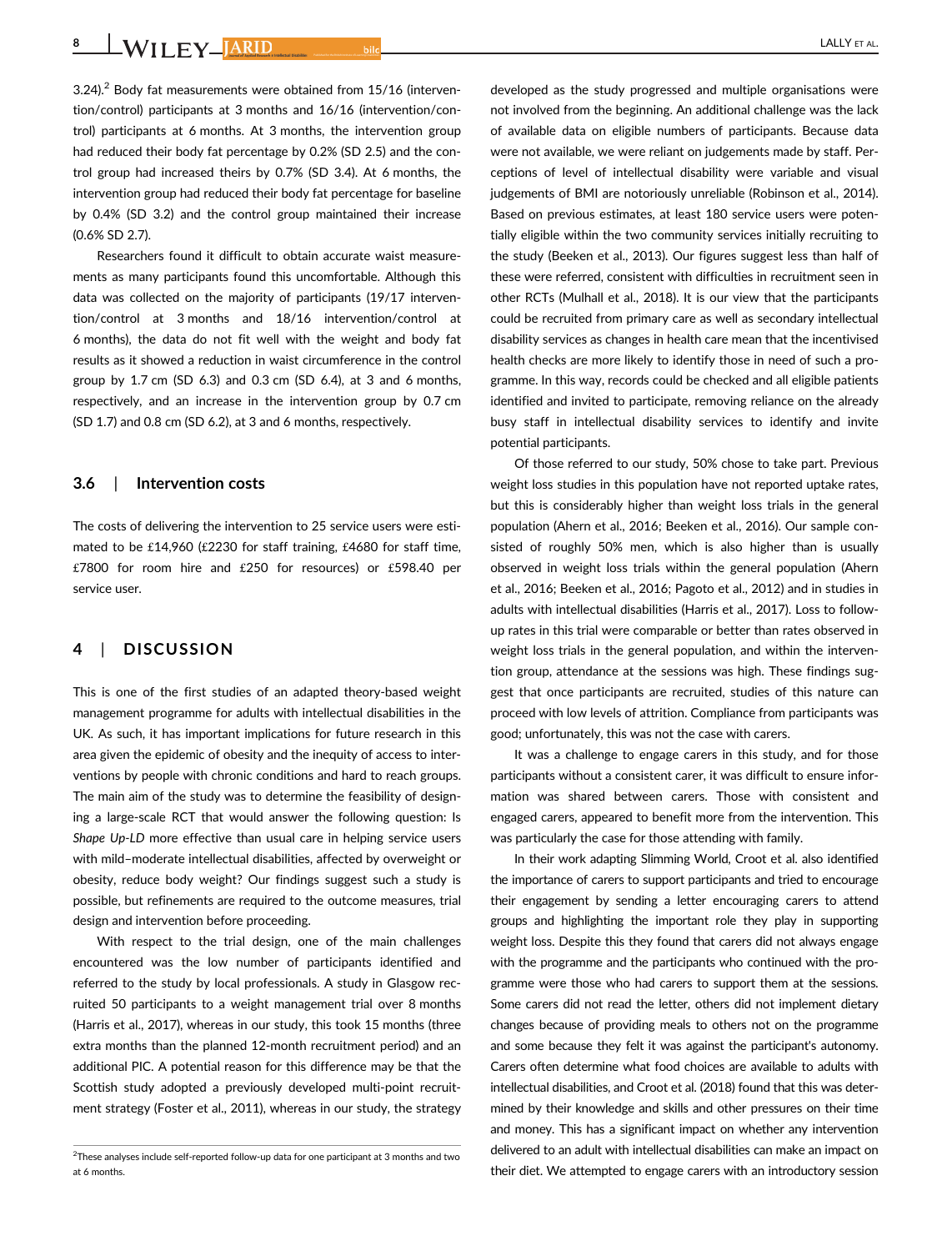$L$ ALLY ET AL.  $\blacksquare$   $\blacksquare$   $\blacksquare$   $\blacksquare$   $\blacksquare$   $\blacksquare$   $\blacksquare$   $\blacksquare$   $\blacksquare$   $\blacksquare$   $\blacksquare$   $\blacksquare$   $\blacksquare$   $\blacksquare$   $\blacksquare$   $\blacksquare$   $\blacksquare$   $\blacksquare$   $\blacksquare$   $\blacksquare$   $\blacksquare$   $\blacksquare$   $\blacksquare$   $\blacksquare$   $\blacksquare$   $\blacksquare$   $\blacksquare$   $\blacksquare$   $\blacksquare$   $\bl$ 

which they were invited to attend without the participants. The intention here was to explain the importance of their role in supporting the participants during the sessions but also in their home environment to help them meet the goals they set in the sessions and to self-monitor their behaviour using a diary. Only 10 participants had a carer who attended this session and three of those did not then attend the actual Shape Up-LD sessions with participants. To enable carers to better support those with intellectual disabilities to make healthy changes to their diet and physical activity at home, it may be necessary to have more regular meetings with carers to help address any challenges they are facing and provide positive reinforcement for any changes they are promoting. With paid carers, it may be necessary to pay them for attendance at this type of event or to work with employers to enable it to be considered part of their working hours. With family carers, it is likely to be important to identify a way to deliver this information that fits in with their busy lives.

A key observation from this study concerns the use of questionnaire measures in this population. Participants found it difficult to answer the majority of the measures themselves even with explanation, with the exception of the CORE-LD and EQ-5DY. The completion of the CSRI was a particular challenge, and the information provided did not appear consistent over time when this would be expected. Data quality for duration of appointments was particularly poor. Thus, careful consideration should be given to which questionnaires should be used in studies such as these, and keeping this to a minimum, using as few items as possible. The CSRI should focus on community services, asking simpler yes/no questions and avoiding asking about duration of appointments. The EQ-5D was also challenging for participants in our study, and a recent study evaluated the feasibility of using the EQ-5D with this population and also found that individuals found it difficult to answer the questions without assistance from researchers (Russell et al., 2018). Following feedback from participants, we moved to the youth version of the EQ-5D, the language of which they found easier to understand. A study in a more severe population found that the EQ-5D-Y was sensitive to changes in challenging behaviour, although this was predominately completed by proxies (Hunter et al., 2020). We, therefore, suggest the EQ-5DY be considered for use in future studies with this population. Selfreported questionnaires have been used successfully with adults with mild to moderate intellectual disabilities (Jahoda et al., 2017) to assess intervention effects, but these need to be carefully chosen and well tested among the target population before definitive trials are conducted. It is notable that one of our most acceptable measures, the CORE-LD, was specifically designed for this population. Digital technologies may provide novel ways for supporting completion of outcome measures by service users themselves. Other studies have found that objective measures of PA, such as accelerometers, are acceptable to users (Harris et al., 2017) and would provide more reliable data on behavioural changes, though these are associated with additional expense.

The planned primary outcome for a full-scale trial of Shape Up-LD would be change in weight (kg) over 3 months. The amount of weight loss observed in this study is not clinically significant, and a clinically

significant difference (5% of initial weight) did not fall within the 95% CIs for the change observed. The intervention could potentially be more effective for prevention of weight gain. It is promising that benefits appeared to be sustained even after the groups had finished. The waist circumference measurements were not aligned to the observed changes in weight and body fat percentage, which may reflect that these measurements were inaccurate, particularly given researchers found it difficult to obtain these measures due to participant discomfort. Future weight management studies should consider the utility of including waist circumference as an outcome and consider approaches to mitigate participant discomfort, such as training individuals known to the participants to take these measurements.

More effective weight management programmes in this population have been of longer duration, delivered on a one-to-one basis and involved individualised dietary recommendations (Harris et al., 2017; Ptomey et al., 2018). Although Croot et al. (2018) showed potential with an adapted Slimming World approach, this was a very small pilot and weight change was reported only for 2/3 of the sample who completed 8 weeks of the programme. Group-based approaches are of value in the general population, and peer learning is a key component of Shape Up. However, it is not clear if this was useful with this population, and an alternative would be to adapt Shape Up to be delivered individually. Similarly, more focus could be put on the dietary changes recommended in Shape Up and less on those aspects that focus on the psychology of eating. Sessions around triggers for over-eating and emotional eating may have been too complex. Simpler approaches to weight loss that focus on routines, such as those based on habit theory (Lally & Gardner, 2013), may be more helpful. Research needs to establish if behaviour change techniques such as goal setting, self-monitoring and rewards are as effective for individuals with intellectual disabilities as they are for the general population.

Overall, this study demonstrates that it may be possible to carry out a RCT of Shape Up-LD for people with mild–moderate intellectual disabilities. However, we encountered barriers to recruitment and challenges around engaging carers and the completion of selfreport questionnaires that would need addressing. Furthermore, some consideration should be given as to whether Shape Up-LD should be offered for promotion of weight loss or for weight gain prevention.

# FUNDING INFORMATION

This research was funded by the National Institute for Health Research (NIHR) under its Research for Patient Benefit (RfPB) Programme (Grant Reference No. PB-PG-1010-23006).

The funder had no role in the data extraction, data analysis, data interpretation or the decision to submit the manuscript. The researchers are completely independent of the funder.

#### ACKNOWLEDGEMENTS

The authors would like to acknowledge the substantial intellectual contribution made by Professor Jane Wardle who sadly passed away prior to publication and is deeply missed by all of her co-authors, colleagues and students.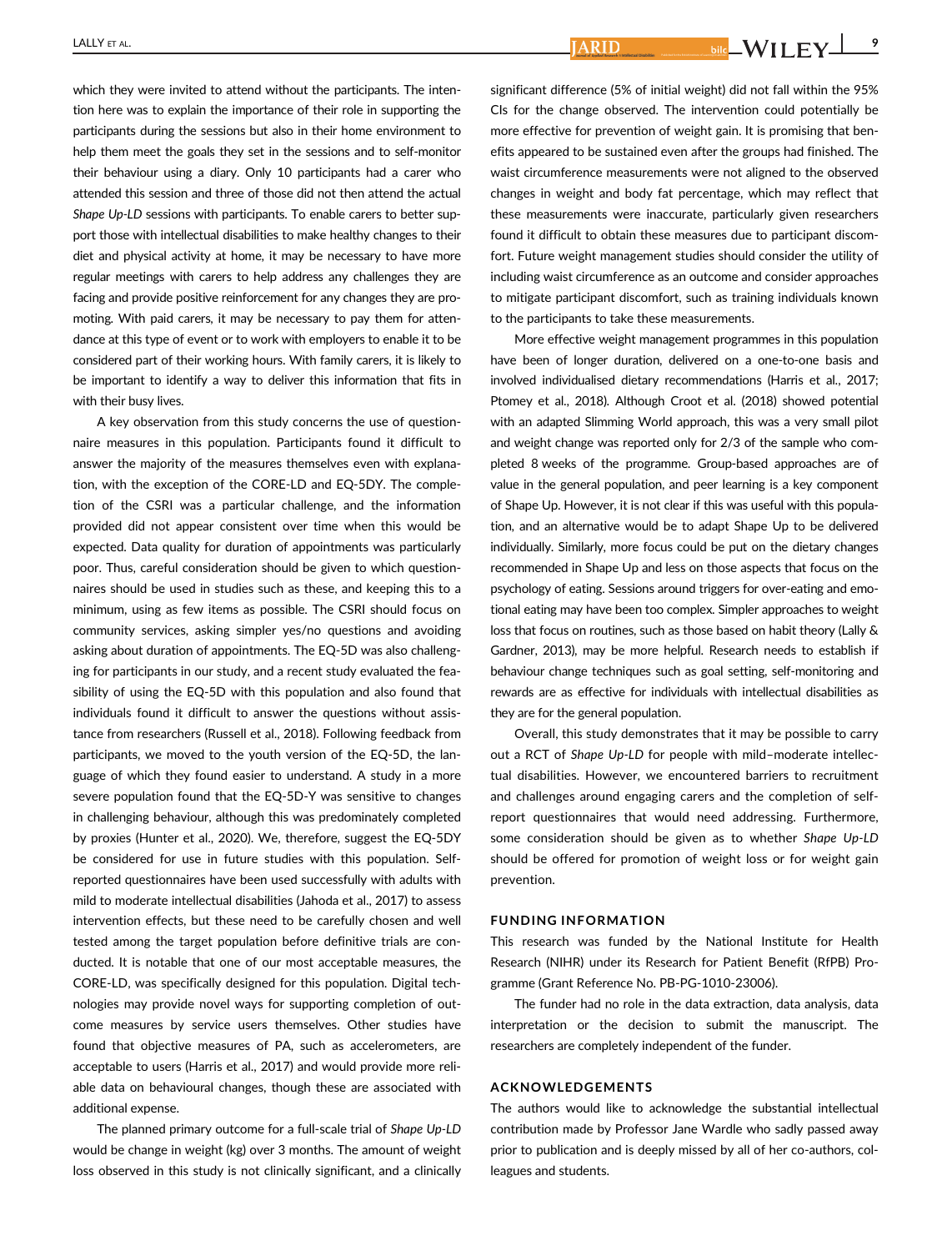# CONFLICT OF INTEREST

Dr Beeken and Dr Croker are trustees of the charity Weight Concern, which holds the copyright for the Shape Up Programmes. The authors have no other conflicts of interest.

# ETHICS STATEMENT

This study was approved by the Cornwall & Plymouth Research Ethics Committee via IRAS (Ref No. 12/SW/0089, approval granted 05/04/12). All participants gave informed consent before taking part in the trial. Camden & Islington NHS Foundation Trust was the sponsor of this trial.

#### DATA AVAILABILITY STATEMENT

The data that support the findings of this study are available from the corresponding author upon reasonable request.

#### ORCID

Phillippa Lally **b** <https://orcid.org/0000-0002-4847-4163>

#### **REFERENCES**

- Ahern, A. L., Aveyard, P., Boyland, E. J., Halford, J. C. G., Jebb, S. A., & The, W. t. t. (2016). Inequalities in the uptake of weight management interventions in a pragmatic trial: An observational study in primary care. The British Journal of General Practice, 66(645), e258–e263. [https://](https://doi.org/10.3399/bjgp16X684337) [doi.org/10.3399/bjgp16X684337](https://doi.org/10.3399/bjgp16X684337)
- Beecham, J. K., & Knapp, M. R. J. (2001). Costing psychiatric interventions. In G. Thornicroft, C. Brewin, & J. K. Wing (Eds.), Measuring mental health needs. Gaskell.
- Beeken, R. J., Leurent, B., Vickerstaff, V., Wilson, R., Croker, H., Morris, S., Omar, R. Z., Nazareth, I., & Wardle, J. (2016). A brief intervention for weight control based on habit-formation theory delivered through primary care: Results from a randomised controlled trial. International Journal of Obesity, 41, 246–254.<https://doi.org/10.1038/ijo.2016.206>
- Beeken, R. J., Spanos, D., Fovargue, S., Hunter, R., Omar, R., Hassiotis, A., King, M., Wardle, J., & Croker, H. (2013). Piloting a manualised weight management programme (Shape Up-LD) for overweight and obese persons with mild-moderate learning disabilities: Study protocol for a pilot randomised controlled trial. Trials, 14, 71. [https://doi.org/10.](https://doi.org/10.1186/1745-6215-14-71) [1186/1745-6215-14-71](https://doi.org/10.1186/1745-6215-14-71)
- Brooks, M., & Davies, S. (2008). Pathways to participatory research in developing a tool to measure feelings. British Journal of Learning Disabilities, 36 (2), 128–133.<https://doi.org/10.1111/j.1468-3156.2007.00476.x>
- Chadwick, P., & Miller, S. (2006). In Kline Productions Ltd (Ed.), Shape-Up groups: a lifestyle approach to weight management. Group facilitator's manual (1st ed.). Weight Concern.
- Connolly, A (2017). Health Survey for England 2016 Adult overweight and obesity (978-1-78734-099-2). [http://healthsurvey.hscic.gov.uk/](http://healthsurvey.hscic.gov.uk/media/63745/HSE2016-Adult-obe.pdf) [media/63745/HSE2016-Adult-obe.pdf.](http://healthsurvey.hscic.gov.uk/media/63745/HSE2016-Adult-obe.pdf)
- Cooper, S.-A., Melville, C., & Morrison, J. (2004). People with intellectual disabilities. British Medical Journal, 329(7463), 414–415. [https://doi.](https://doi.org/10.1136/bmj.329.7463.414) [org/10.1136/bmj.329.7463.414](https://doi.org/10.1136/bmj.329.7463.414)
- Croker, H., Lucas, R., & Wardle, J. (2012). Cluster-randomised trial to evaluate the 'change for life' mass media/ social marketing campaign in the UK. BMC Public Health, 12(404),<https://doi.org/10.1186/1471-2458-12-404>
- Croot, L., Rimmer, M., Salway, S., Hatton, C., Dowse, E., Lavin, J., Bennett, S. E., Harris, J., & O'Cathain, A. (2018). Adjusting a mainstream weight management intervention for people with intellectual disabilities: A user centred approach. International Journal for Equity in Health, 17(1), 159.<https://doi.org/10.1186/s12939-018-0871-4>
- Curtis, L. (2013). Unit costs of health and social care 2013. Canterbury. <https://www.pssru.ac.uk/project-pages/unit-costs/unit-costs-2013/>
- Dagnan, D., & Sandhu, S. (1999). Social comparison, self-esteem and depression in people with intellectual disability. Journal of Intellectual Disabilities, 43, 372–379.<https://doi.org/10.1046/j.1365-2788.1999.043005372.x>
- Department of Health. (2013). Developing a specification for lifestyle weight management services. Department of Health. [https://assets.publishing.](https://assets.publishing.service.gov.uk/government/uploads/system/uploads/attachment_data/file/142723/Weight_Management_Service_Spec_FINAL_with_IRB.pdf) [service.gov.uk/government/uploads/system/uploads/attachment\\_data/](https://assets.publishing.service.gov.uk/government/uploads/system/uploads/attachment_data/file/142723/Weight_Management_Service_Spec_FINAL_with_IRB.pdf) [file/142723/Weight\\_Management\\_Service\\_Spec\\_FINAL\\_with\\_IRB.pdf](https://assets.publishing.service.gov.uk/government/uploads/system/uploads/attachment_data/file/142723/Weight_Management_Service_Spec_FINAL_with_IRB.pdf)
- Emerson, E., Hatton, C., Baines, S., & Robertson, J. (2016). The physical health of British adults with intellectual disability: Cross sectional study. International Journal for Equity in Health, 15, 11. [https://doi.org/](https://doi.org/10.1186/s12939-016-0296-x) [10.1186/s12939-016-0296-x](https://doi.org/10.1186/s12939-016-0296-x)
- EuroQoLGroup. (1990). Group EuroQoL A new facility for the measurement of health-related of life. Health Policy, 16, 208. [https://doi.org/](https://doi.org/10.1016/0168-8510(90)90421-9) [10.1016/0168-8510\(90\)90421-9](https://doi.org/10.1016/0168-8510(90)90421-9)
- EuroQol Research Foundation (2020). EQ-5D-Y User Guide. [https://](https://euroqol.org/publications/user-guides) [euroqol.org/publications/user-guides](https://euroqol.org/publications/user-guides)
- Foster, C. E., Brennan, G., Matthews, A., McAdam, C., Fitzsimons, C., & Mutrie, N. (2011). Recruiting participants to walking intervention studies: A systematic review. International Journal of Behavioral Nutrition and Physical Activity, 8(1), 1–28.<https://doi.org/10.1186/1479-5868-8-137>
- Goettler, A., Grosse, A., & Sonntag, D. (2017). Productivity loss due to overweight and obesity: A systematic review of indirect costs. BMJ Open, 7 (10), e014632.<https://doi.org/10.1136/bmjopen-2016-014632>
- Hamilton, S., Hankey, C. R., Miller, S., Boyle, S., & Melville, C. A. (2007). A review of weight loss interventions for adults with intellectual disabilities. Obesity Reviews, 8(4), 339–345. [https://doi.org/10.1111/j.1467-](https://doi.org/10.1111/j.1467-789X.2006.00307.x) [789X.2006.00307.x](https://doi.org/10.1111/j.1467-789X.2006.00307.x)
- Harris, L., Hankey, C., Jones, N., Pert, C., Murray, H., Tobin, J., Boyle, S., & Melville, C. (2017). A cluster randomised control trial of a multicomponent weight management programme for adults with intellectual disabilities and obesity. The British Journal of Nutrition, 118(3), 229–240.<https://doi.org/10.1017/s0007114517001933>
- Hsieh, K., Rimmer, J. H., & Heller, T. (2014). Obesity and associated factors in adults with intellectual disability. Journal of Intellectual Disability Research, 58(9), 851–863.<https://doi.org/10.1111/jir.12100>
- Hunter, R. M., Vickerstaff, V., Poppe, M., & Strydom, A. (2020). Staff training in positive support for behaviour that challenges in people with intellectual disability: Cost-utility analysis of a cluster randomised controlled trial. BJPsych Open, 6(2), e15.
- Jahoda, A., Hastings, R., Hatton, C., Cooper, S. A., Dagnan, D., Zhang, R., McConnachie, A., McMeekin, N., Appleton, K., Jones, R., & Scott, K. (2017). Comparison of behavioural activation with guided self-help for treatment of depression in adults with intellectual disabilities: A randomised controlled trial. Lancet Psychiatry, 4(12), 909–919. [https://](https://doi.org/10.1016/S2215-0366(17)30426-1) [doi.org/10.1016/S2215-0366\(17\)30426-1](https://doi.org/10.1016/S2215-0366(17)30426-1)
- King, J. L., Pomeranz, J. L., & Merten, J. W. (2014). Nutrition interventions for people with disabilities: A scoping review. Disability and Health Journal, 7(2), 157–163.<https://doi.org/10.1016/j.dhjo.2013.12.003>
- Kolotkin, R. L., & Andersen, J. R. (2017). A systematic review of reviews: Exploring the relationship between obesity, weight loss and healthrelated quality of life. Clinical Obesity, 7(5), 273–289. [https://doi.org/](https://doi.org/10.1111/cob.12203) [10.1111/cob.12203](https://doi.org/10.1111/cob.12203)
- Lally, P., & Gardner, B. (2013). Promoting habit formation. Health Psychology Review, 7, S137–S158.<https://doi.org/10.1080/17437199.2011.603640>
- McGuire, B. E., Daly, P., & Smyth, F. (2007). Lifestyle and health behaviours of adults with an intellectual disability. Journal of Intellectual Disability Research, 51(7), 497–510.<https://doi.org/10.1111/j.1365-2788.2006.00915.x>
- Melville, C. A., Cooper, S. A., Morrison, J., Allan, L., Smiley, E., & Williamson, A. (2008). The prevalence and determinants of obesity in adults with intellectual disabilities. Journal of Applied Research in Intellectual Disabilities, 21(5), 425–437.<https://doi.org/10.1111/j.1468-3148.2007.00412.x>
- Michie, S., Ashford, S., Sniehotta, F. F., Dombrowski, S. U., Bishop, A., & French, D. P. (2011). A refined taxonomy of behaviour change techniques to help people change their physical activity and healthy eating